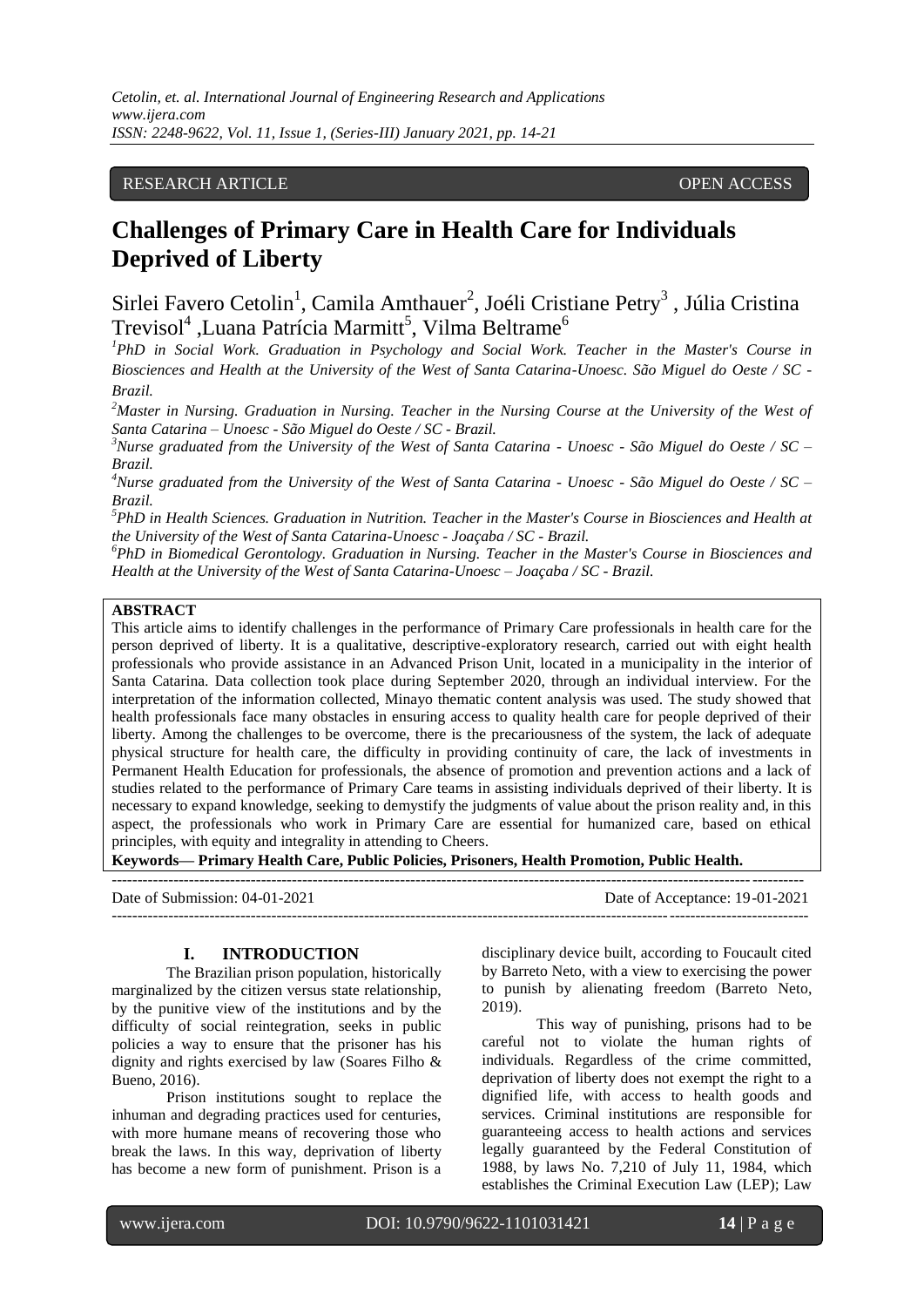8,080 of 1990, which regulates the Unified Health System (SUS) and Law 8,142 of 1990, which provides for community participation in the management of SUS (Silva, Nascimento, Aoyama & Lemos, 2020).

Brazil is in 3rd place in the ranking of countries with the largest prison population in the world, behind only the United States of America and China (Vasconcelos, Souza, Lima, Silva & Vasconcelos, 2019). According to the National Penitentiary Department (DEPEN), the last national survey of Penitentiary Information (Infopen), linked to the Ministry of Justice, in Brazil, between the months of January to June 2019, there were 766,752 people deprived of their liberty. Considering that the total number of vacancies is 460,750, it is possible to observe a total deficit of 306,002 vacancies, totaling a rate of imprisonment of 364.86% (National Penitentiary Department [DEPEN], 2019).

In the State of Santa Catarina, there are about 20,000 vacancies in the prison system. DEPEN data (2019) recorded that there are 25,203 persons deprived of their liberty in the State, generating a deficit of about 5,203 vacancies (DEPEN, 2019). Given the above, it is clear that there is a deficiency of vacancies available in relation to the existing prison population, raising a reason for concern and discussion in the most diverse spheres, especially with regard to the difficulty in planning and executing a health program. suitable for these prison populations (DEPEN, 2019).

These data point to the reality of Brazilian penal institutions, where there is a lack of vacancies to house all inmates, associated with difficulties in operationalization, very precarious sanitary operationalization, very precarious sanitary conditions, physical inactivity, low quality food, use of legal and illegal drugs, lack of access public health services, deficit of professionals among other factors (Vasconcelos *et al.*, 2019).

Overcrowding of cells, seclusion in a physical structure without ventilation, long periods of confinement and the intense flow of visitors generates an environment conducive to the development of infectious and high morbidity diseases, such as respiratory diseases, tuberculosis, leprosy, Immunodeficiency Syndrome Acquired (AIDS) and other Sexually Transmitted Infections (STIs), in addition to enhancing comorbidities, generating the impediment to a minimally dignified life (Vasconcelos *et al.*, 2019).

Consequently, these situations violate human rights, which are fundamental rights of the human person, with the rights to life, food, health, housing, education, affection and the free expression of sexuality in which individuals deprived of liberty are also part. According to Art. V § 1 c / c 6 of the

1988 Federal Constitution, all persons have the right to respect for their physical, mental and moral integrity. The deprivation of liberty must be aimed at the reform and social rehabilitation of convicts (Favilli & Amarante, 2017).

The daily life of those who attend the prison system is sometimes marked by physical and psychological violence and aggression. Although security is a priority in prison institutions, this fact can become an obstacle to health care (Barbosa, Celino, Oliveira, Pedraza & Costa, 2014; Silva *et al.*, 2020).

## **II. METHODS**

It is a descriptive-exploratory research, based on the qualitative approach. Descriptiveexploratory research aims to describe the characteristics of a given population or phenomenon. It seeks greater familiarity with the object of the study, aiming at clarifying or constituting hypotheses (Gil, 2010). Qualitative research is the one that applies to the study of history, relationships, representations, beliefs, perceptions and opinions, the product of the interpretations that humans make about how they live, build their artifacts and themselves, feel and think. It is characterized by empiricism and the progressive systematization of knowledge until an understanding of the internal logic of the group or process under study (Minayo, 2014).

The study was conducted with eight health professionals, responsible for assisting the individual deprived of liberty in an Advanced Prison Unit, in the municipality of São José do Cedro in the state of Santa Catarina.

Among the inclusion criteria of the participants, the following were considered: being of legal age, having higher education in the health area and being part of a Primary Care team, which provides assistance to people deprived of their liberty. As for the exclusion criteria, professionals who were in some type of leave due to vacation, special leave, health or maternity treatment were excluded from the study.

The study was not concerned with the sample size, since it had a qualitative approach and, in this type of study, the researcher should have less concern with the generalization of the findings and seek to deepen them and the scope and diversity in the process of understanding of the phenomenon. The criterion, therefore, is not numerical. Thus, an ideal qualitative sample is the one that reflects the multiple dimensions of the object of study (Minayo, 2014).

First, contact was made with the Municipal Health Secretariat of the municipality, in order to request permission to carry out the research. After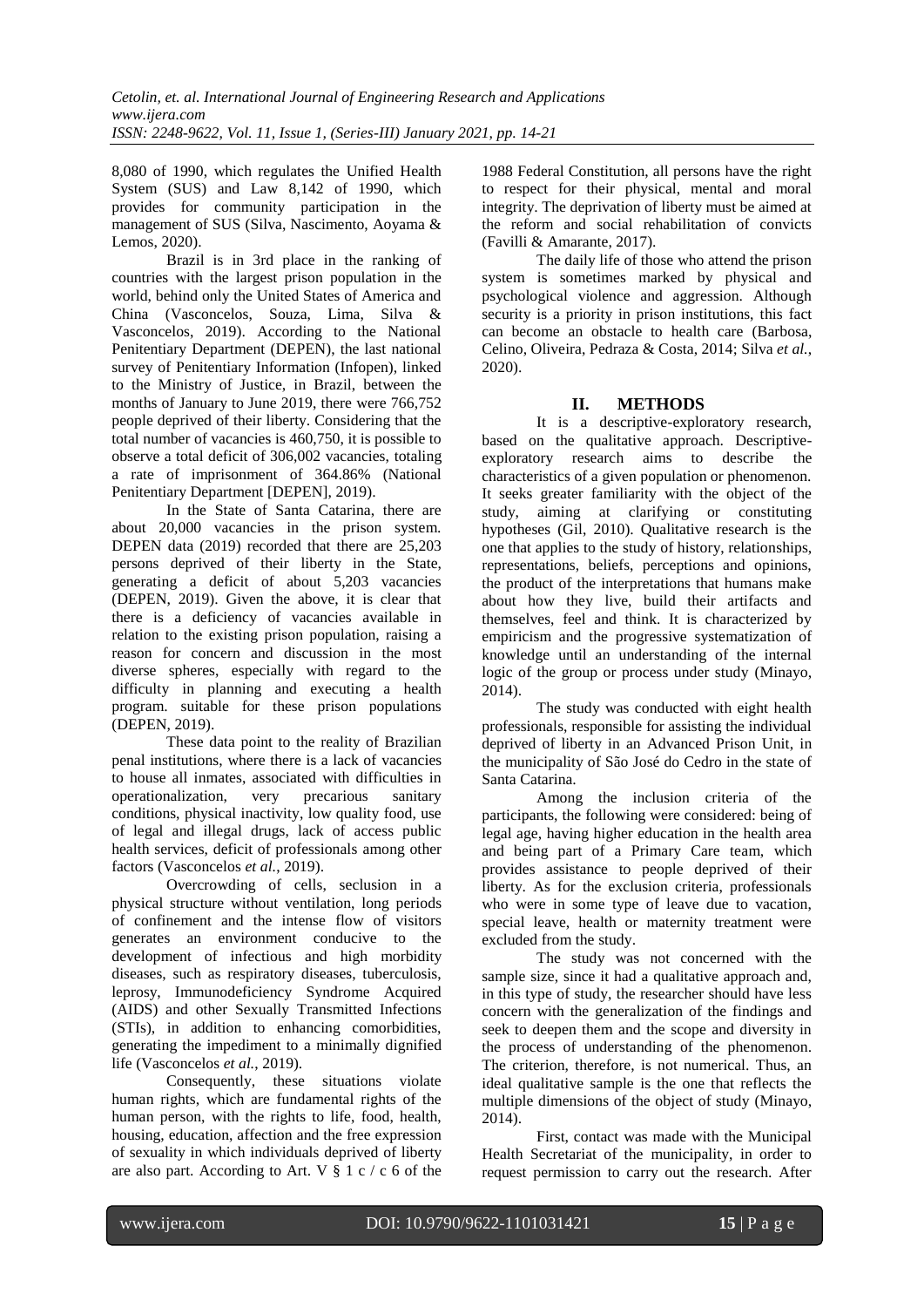acceptance, the project was sent for evaluation and approval by the Ethics and Research Committee (CEP). After approval, a visit was made to the study site, in order to present the project to potential participants. With the professionals who agreed to be part of the study, a day, time and place was scheduled. The interviews took place during the month of September 2020, at the Basic Health Unit (UBS), on days and times scheduled according to the availability of the participants. For data collection, a semi-structured interview was used. The semistructured interview is considered to be one that uses a script that is physically appropriate and used by the researcher. By having clear support on issues, it facilitates the approach (Minayo, 2014). The interviews were individual and conducted in a reserved space, ensuring the privacy of the participants. The interviews were recorded on a digital device with the consent of all respondents in order to fully record the statements, ensuring authentic material for analysis. Therefore, in addition to the Free and Informed Consent Term (ICF), the Authorization Term for Voice Recording was also made available to the participant. Due to the pandemic moment in progress in Brazil and worldwide, and aiming at the safety of researchers and interviewees, during data collection, biosafety measures were used as recommended by the Ministry of Health to contain Covid-19. For the recording of the interviews, masks, alcohol gel for antisepsis of the hands and a distance of two meters between the interviewee and the interviewer were used.

Data collection followed the thematic saturation criterion, which interrupts the inclusion of new participants when the data obtained starts to present, in the researcher's evaluation, a certain redundancy or repetition, and it is not considered relevant to persist in data collection (Minayo, 2014). Afterwards, there was a transcription of the data obtained through the recordings of the speeches of the participants literally in a text editor, constituting the corpus of the research.

To analyze the collected information, thematic content analysis was used. A thematic analysis consists of discovering the nuclei of meaning that make up a communication, whose presence or frequency means something to the analytical object in question. Thematic analysis is carried out in three stages: pre-analysis, exploration of the material and treatment of the results obtained and interpretation (Minayo, 2014).

The pre-analysis corresponds to the organization of the material for further analysis, based on the guiding question and the objectives of the study. This stage was carried out by listening to the recordings and floating reading, which consisted

of the researcher's first contact with the interview material. From the exhaustive reading and the first impressions of the research, the excerpts of the speeches of the participants were highlighted, according to similar ideas, allowing a more in-depth analysis.

The exploration phase of the material was carried out by clipping common information found in the content of the transcribed speeches, which supported the constitution of categories. In this way, the registration units were listed, which refer to words, phrases and expressions that give meaning to the content of the statements and support the definition of the categories. In this phase, the first step involved the search for the themes that made up the registration units. After finding these units, it became possible to define thematic categories. Thus, the categorization was through a process of reducing the text to the most significant words and expressions within the corpus of analysis.

Finally, the last phase consisted of the treatment of the results obtained and the interpretation based on the theoretical references that supported the analyzes.

It should be noted that the research project was approved by means of the Consubstantiated Opinion issued by the Research Ethics Committee, under CAAE number 31646120.4.0000.5367 and Opinion number 4.067.759.

## **III. RESULTS AND DISCUSSION**

When addressing the feelings experienced by health professionals during visits to individuals deprived of their liberty, the manifestations were of fear, embarrassment and difficulties in accepting and understanding the patients' life history. Let's look at some expressions:

*It is always a challenge, because they are people with a very complex, delicate history [...] It is not that simple, right? Because in society it is necessary to obey the rules, to work, to study, to have discipline. And, generally speaking, what led these patients to the prison was because they were at odds with moral and social values. So, seeing and having to attend, assailants, traffickers, murderers, has an impact, even as a health professional and trying to understand the dynamics of human beings.* (E1)

*In fact, I am afraid when answering, when providing assistance, even when receiving protection from the guards, [...] I am afraid when I have to use a dangerous perforating instrument, this material can be used against my integrity. [...] I get very close, I have to have physical contact with the person, so this generates anxiety [...].* (E2)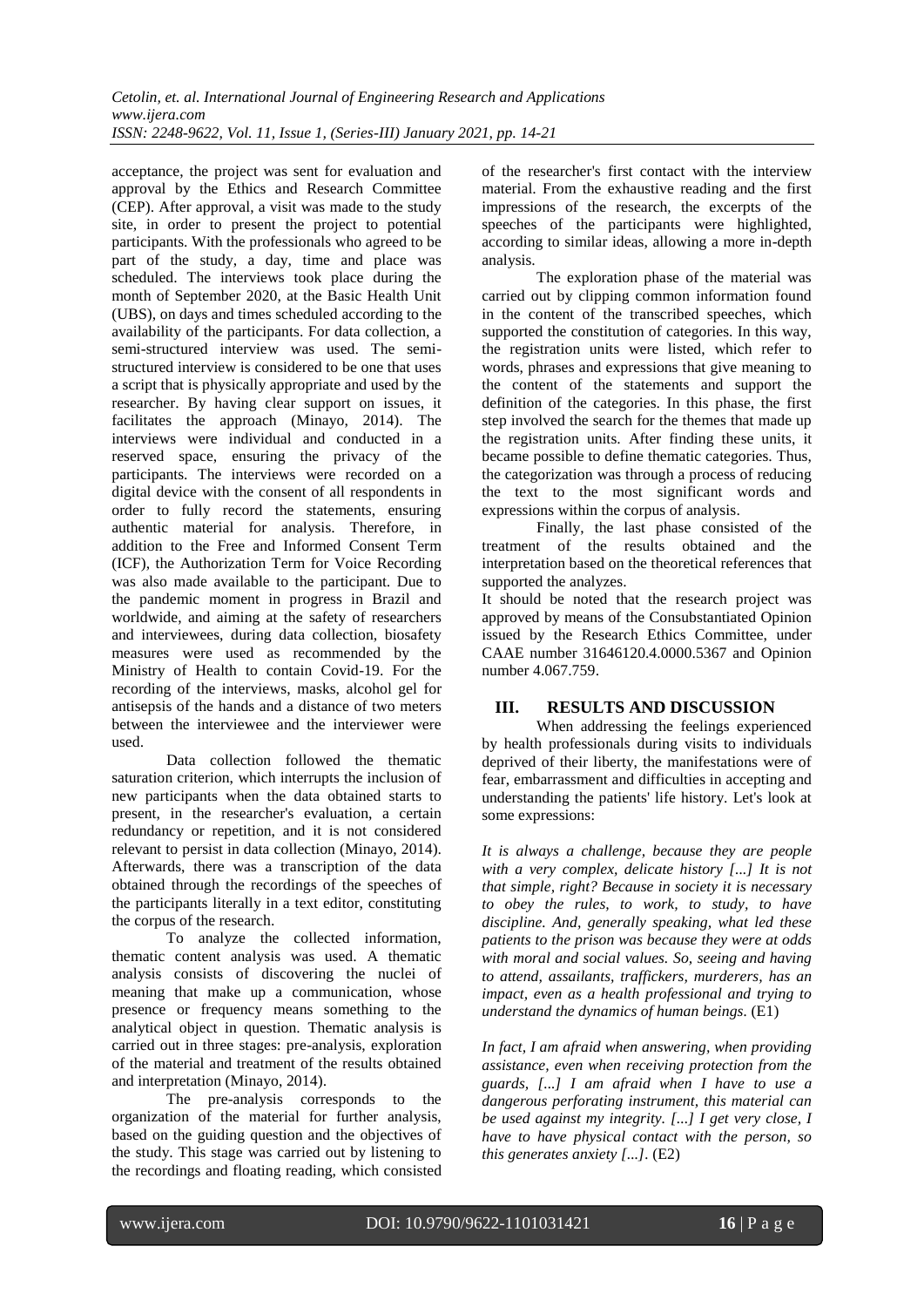*"I answer with fear, maybe I didn't need to, but I always have a feeling that some lifethreatening situation may occur".* (E4)

*"At first I even felt a little apprehensive, but I adapted to the service. They are always handcuffed and a prison guard always accompanies the consultation".* (E5)

*I do not feel comfortable with the activities when they arrive. For example, I already see if there is scissors, if there is a sharp hole nearby, to try to avoid any situation, I already try to remove everything close up, which may be sharp. So, it shows that I'm afraid* (E8).

Human beings do not have feelings as a constituent part of nature. They are produced according to the socio-historical context of each era, being susceptible to change. Soon, fears would also be formed historically, which explains the transformations in the behavior of societies in relation to certain stereotypes and expressive dangerous situations (Moreira, Figueiredo, Uziel & Bicalho, 2010).

As a correspondent of solid and inherent aspects of any reality of life and work, fear is established from elements external to the subjects, and can be of different orders and origins: those related to the fear of wear and tear of mental functioning and psycho-affective balance determined by disruption of ties with colleagues, resulting from streams of suspicion, discrimination and various forms of violence and aggression, fear of mental disorganization due to extreme psychic repression, the effort to preserve constant highly recurrent behaviors, apprehension in the face of possibility of fragmentation and deterioration of the physical body due to unhealthy working conditions (Santiago, Zanola, Hisamura Jr, Shoiti & Silva, 2016).

Society is unaware of the reality of penitentiaries and through the media, which provide a collective and generalist view without considering their particularities, a negative opinion was built, fueled by stigma and prejudice. Therefore, the professional who fits this description, when in contact with the prisoner, tends to be afraid of the weight of the stigmas that this population carries with them (Rocha, 2018).

It was noticed in the study that, fear manifests itself for several reasons, in particular, it is revealed by the inmates to be always handcuffed and accompanied by a prison officer, which ends up generating some anxiety to the professionals for not knowing the real risk that these inmates feature. Also, knowing the history of these patients ends up stimulating in the professional the need to understand the reasons for the crimes committed and the reality that led them to commit. This scenario ends up raising moments of tension, insecurity and psychological stress in the health team, direct influencers in the assistance provided.

The professionals reported the difficulty in providing continuity of care to the detainees, especially as they are from other municipalities and are constantly transferred to other units, often without completing the treatments initiated at the places, which makes access to previous which makes access to previous examinations and treatments limited.

*It is difficult to provide continuous assistance, as they cannot come frequently to the UBS for consultations, which also makes the creation of a bond a challenge for us [...]*. (E1)

*The biggest difficulty is not being able to guide or explain the correct use of the medication and due to the amount of medication we receive for the disposal that comes from the Prison Unit, we realize the waste due to the lack of completion of the prescribed treatments.* (E6)

*We tried to rescue the medical records of patients who had been seen in other places and generally, we were unable to [...] try to contact them, but they are patients who come from repeated arrests, different units [...] then we start all over again, ultrasounds start, referrals for tomography, resonance, and when we start to close a diagnosis, the patient went to house arrest, or was transferred to another UPA and this makes it very difficult for us to care for inmates.* (E8)

In Brazil, the reforms that resulted in the implantation of the Unified Health System sought to strengthen Primary Health Care and expand its coverage. However, although data show the gradual increase in the offer of actions and services at this level of care, the results found are not always satisfactory (Cunha & Giovanella, 2011).

The coordination of care by Primary Care comes from the integration between health services of different technological densities and must be ensured by means of assistance flows, information continuity, the gateway to Primary Care with timely and resolute access, welcoming strategies, comprehensive offer of services. actions and matrix support for health teams (Almeida, Marin & Casotti, 2017).

Longitudinality is a central and exclusive characteristic of Primary Health Care (PHC). It is the monitoring of the patient over time by a general practitioner or PHC team, for the various episodes of illness and preventive care. This monitoring includes a therapeutic relationship characterized by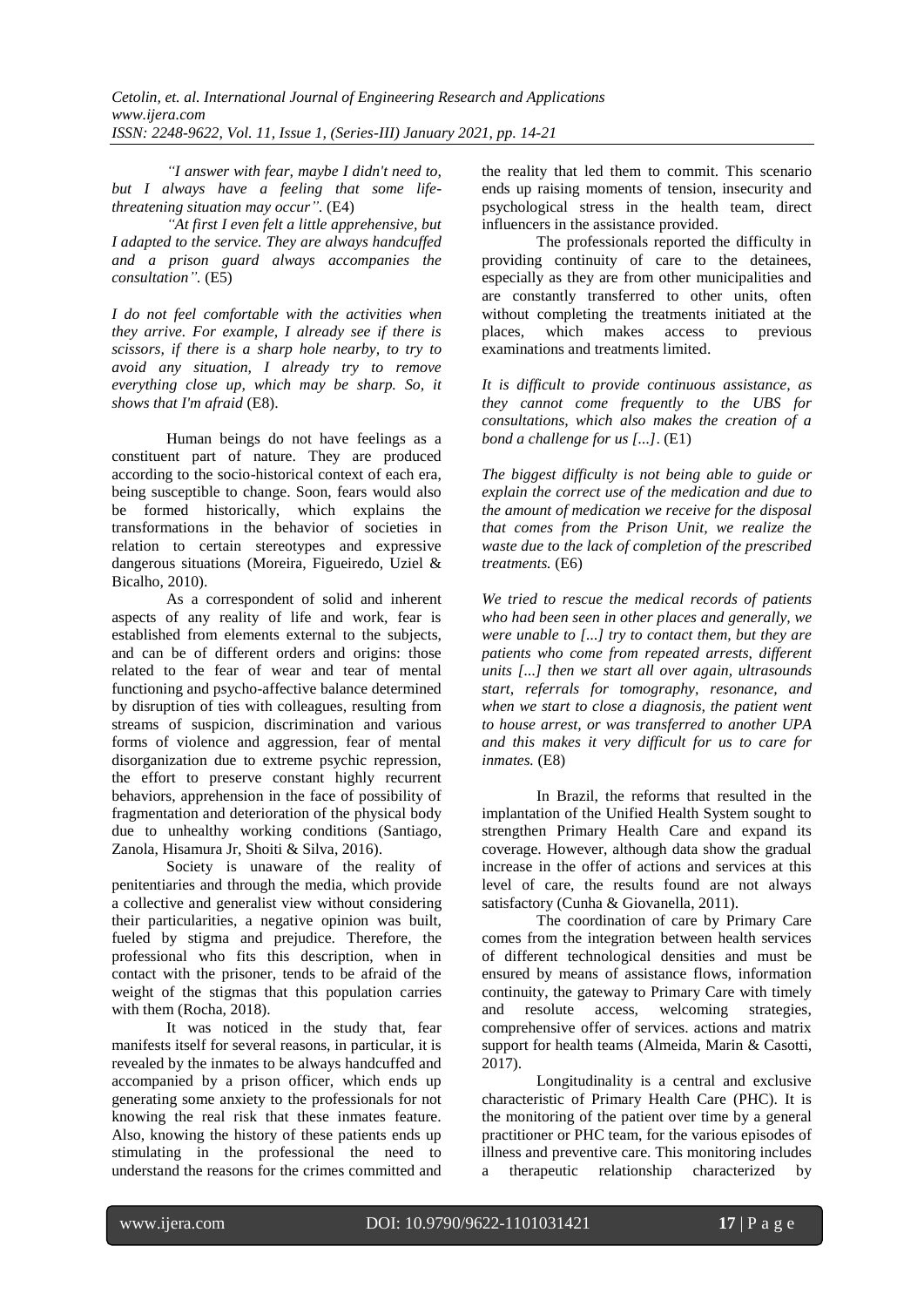responsibility on the part of the health professional and trust on the part of the patient. Attending to this attribute aims to produce more accurate diagnoses and treatments, in addition to reducing unnecessary referrals to specialists and to perform more complex procedures (Cunha & Giovanella, 2011).

The continuity of care in Primary Care is essential in the path taken by professional and patient during treatment. However, what was observed is a great difficulty in accessing information from previous appointments, either in electronic medical records or directly with the health teams responsible for these appointments, in the places where they occurred previously, which ends up requiring professionals to start all diagnostic searches again, generating costs for the sector and, delaying more reliable treatments for prisoners.

Still, another difficulty pointed out by the interviewees and which directly interferes in the service provided is related to the creation of bonds. The bond has been used as a tool to establish the relationship between health teams and the user population, however, it is clear that private prison directly interferes in team-patient care, often presenting itself as an obstacle in the care of private individuals. of freedom.

In view of this, when questioning the health team about the creation of a bond with people deprived of their liberty, it was evident that most of the participants found it difficult to create any bond with the detainees, especially because it required a more punctual work by the team and by virtue of the fact that prison officers are always present during the appointments made.

*[...] I did not create a bond with any of the assisted patients, I provide care and they return to the Prison Unit. I don't exchange a lot of information and I don't talk too much.* (E2)

*It is very difficult to create bonds, until today I have not succeeded, they have a very large form of defense, this is the greatest difficulty. And, many times, I realize that they come to psychological care in view of some secondary gain*. (E3)

*It depends on how dangerous the prisoner is, he needs to be accompanied by a penitentiary agent, our room has no protection, no security, [...] there is no structure to serve this population, to provide confidentiality and professional security. The penitentiary agent has to stay together in the service or the door has to stay open. This is also a difficulty in establishing a bond.* (E4)

*As the care of these users is carried out through consultations and treatment of the complaint, it ends up not being a long treatment, with continuous contact, so hardly a bond is formed.* (E5)

*In the same way that we do not have contact with family members, we are not able to maintain any kind of bond here [...] because, many times, individuals have their backs to the health professional and, facing the wall, without looking or talk to the professional.* (E6)

*[...] it is difficult to create a bond with them, because as they always come with prison officers, I do not know what is the real expression of their expressions, their feelings as well. [...] I have already had the experience of some inmates who, when they came with the prison officers, manifested a type of behavior, when they came without the agents, the form was rougher, more rigid.* (E8)

The bond is based on the construction of relationships of affection and trust between the user and the health worker, enabling the deepening of the process of co-responsibility for health, built over time, in addition to carrying, in itself, a therapeutic potential (Ministério da Saúde [MS], 2012).

Some participants refer that despite the difficulties, it is possible to have a bond as in any professional-patient relationship.

*It is possible to create bonds, as in any relationship. Some kind of link exists, but it is quite complex, in the daily dynamics that we have here. We don't have much time at UBS to dedicate to them, they don't have the availability to come to UBS often.* (E1)

*[...] One of the exceptions was a patient who treated tuberculosis, was from a nearby municipality and when he was discharged for house arrest, he came here at the UBS to thank the care that was given and say he was going to thank God for home, and hoped never to return to the Prison Unit.* (E8).

The creation of bonds allows the deconstruction of the professional's hierarchy over the user by bringing about a closer relationship between them through moments of conversation, listening and exchange of knowledge. Any assistance approach between health professional and user takes place through live work, in which several relational processes cohabit from the encounter between two people who act on each other, generating moments of listening, exchanges, conflicts, accountability, commitment, trust and subsequently bond (Santos & Miranda, 2016).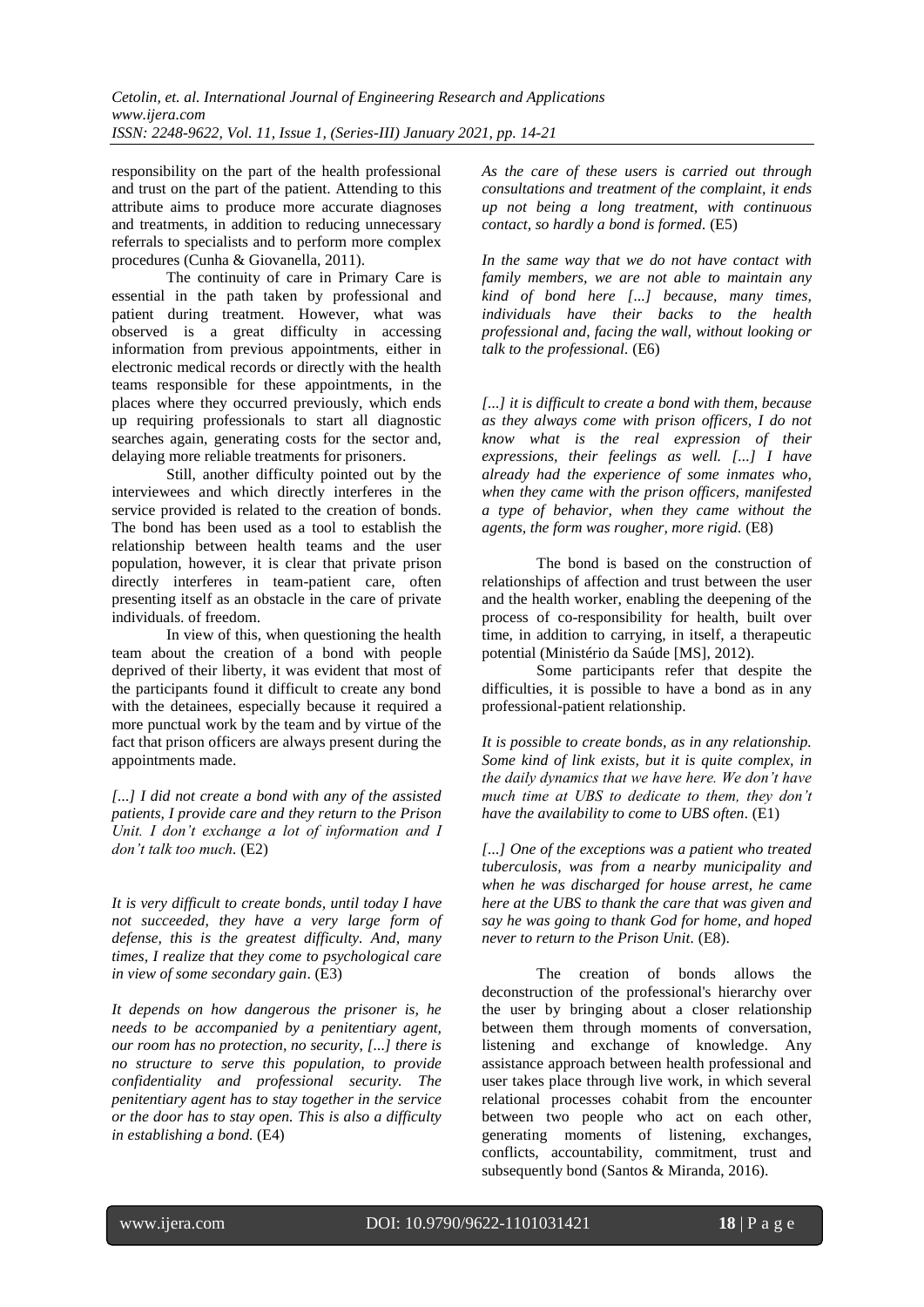In this context, the bond can be considered as a "light technology" of care, as it allows professionals to know the users and the priorities and singularities of each one, giving rise to the understanding of the problems, the follow-up and the best form of intervention and treatment of these users. Still, the bond can be explored as a therapeutic resource, inserted in a new way of doing health by overcoming the biologicist model for a more humanized and responsible look at the individual, family and community. However, it is necessary to win the community's trust in the health team. Conversely, the team must believe that, supported, users will feel they are protagonists in overcoming their adverse conditions (Santos & Miranda, 2016).

The bond does not guarantee a service that envisions integrality in the relationship between team and user assistance, much less taking into account the satisfaction of health needs, possible only in a complex network that exceeds the health system. However, without the relationship of mutual recognition of individuals in their subject positions, it is not possible to think of integrality. For there to be comprehensiveness, the needs of the subject must be understood in their varieties, and, for this to occur, the combination made possible by the bond is fundamental (Storino, Souza & Silva, 2013).

Another circumstance evidenced in the study, which makes it difficult for the health team to provide comprehensive and humanized care, occurs from the moment the patient arrives at the UBS, hampered by the presence of other patients living in the community who feel uncomfortable, physical structure offered, it is not private and the reception process ends up suffering interference. For Junges et al. (2015), user embracement is an essential step in the health work process, and it is through it that the bond between user, professional and service is formed, thus taking responsibility and subsequently resolving health production processes . In this welcoming scenario, the privacy of user information, shared with the health team, is defined as a confidentiality "pact".

Privacy is considered an individual right that covers situations related to the protection of the subjects' privacy, respect for dignity, limited access to the body, intimate objects, family and social relationships. Health professionals face the challenge of ethical reflection on the responsibility and commitment of their actions in this area (Soares e Dall'Agnol, 2011).

The preservation of the privacy and confidentiality of information about the other is an ethical virtue. Our ethical virtues, as well as our values, are not natural gifts, in reality, they are inclinations that we possess and that only constitute themselves as such, that is, they are no longer a

possibility to be fact, as we adopt them in our daily acts. Therefore, for respect for patient privacy as an ethical virtue in the primary care setting to be consolidated, it depends on the conscious effort and dedication of the subjects involved in the care process. The problematizing education, which includes critical reflection on everyday action, is considered indispensable for the realization of this possibility; the transcendence of acts over customs, through the belief in the supremacy of conscious action over habitual action; and, indispensably, the phenomenal expression of the final product of this process in action (Soares & Dall'Agnol, 2011).

However, the presence of prison staff during the service directly influences the dialogue between professional-patient, affecting the expression of desires, complaints and / or afflictions of the detainee. As there is no physical structure in the Prison Unit that allows the health professional to serve only individuals deprived of their liberty in a private and secure way, they need to be referred to the UBS, where care is performed quickly so that the detainee can return to the UPA as soon as possible. These are situations that hinder the care provided, the creation of bonds, the holistic view of each case and assistance with interdisciplinary characteristics.

Still in relation to the difficulties and challenges encountered in assisting individuals deprived of their liberty, there was a lack of investments in Permanent Education, with no training for professionals.

*It is important to always train yourself, perhaps to open my horizons and make this population see differently, understand them differently [...], I would be willing to do something to improve my performance in relation to them.* (E1)

*"Many times, I don't feel prepared, I didn't do any training. I believe that training would add to the assistance [...]".* (E3)

*I didn't have any training aimed at serving people deprived of their liberty, but I think it is important and that it would make a difference to improve our assistance.* (E6)

*[...]Training would help to expand the knowledge of the entire team involved. We need Permanent Education to add to our profession formation.* (E7)

*"[...]we were not offered training to [...] work with inmate patients".* (E8)

The professionals started the services without training and / or preparation to provide assistance to the detainees. In view of this, they base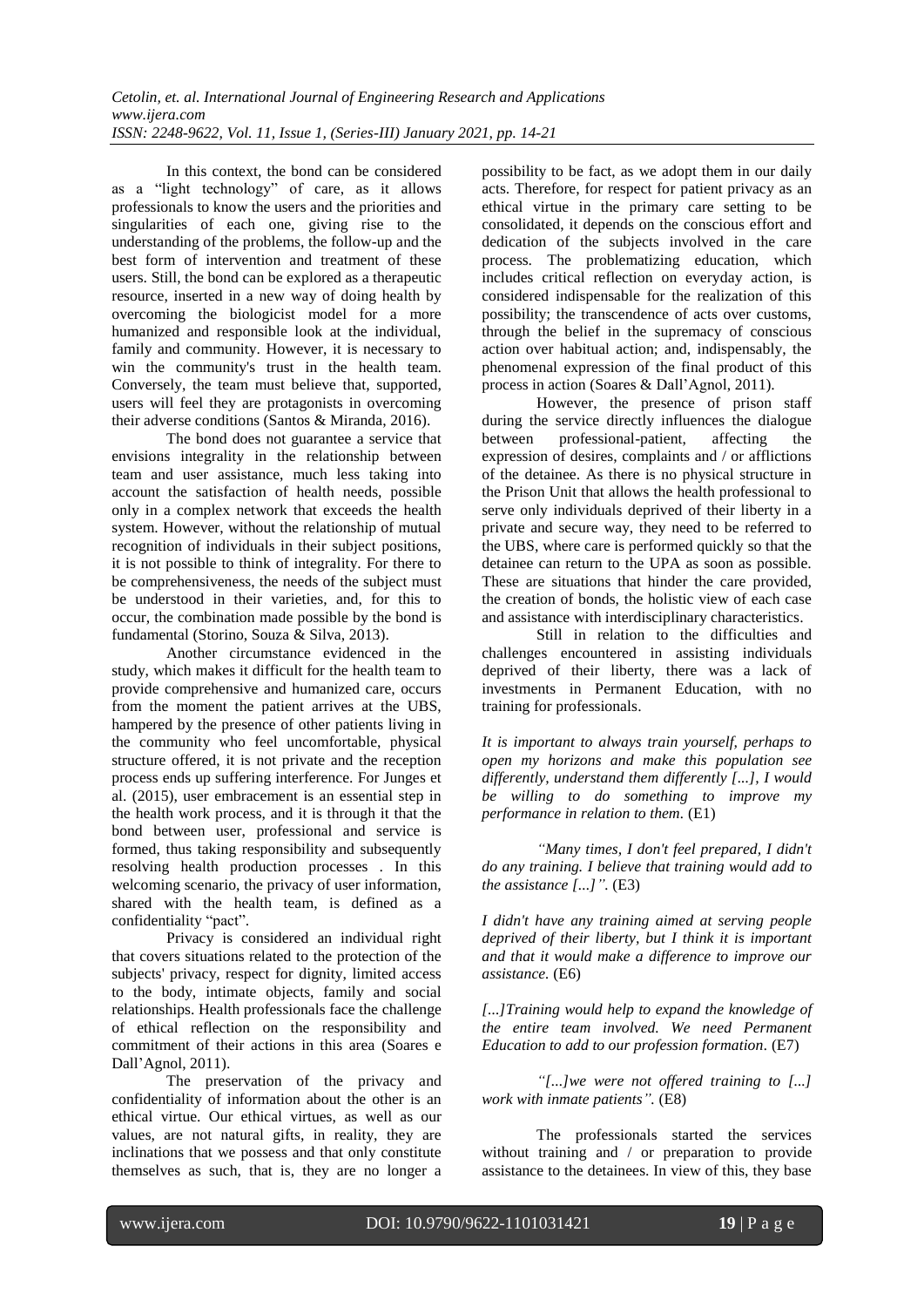*Cetolin, et. al. International Journal of Engineering Research and Applications www.ijera.com ISSN: 2248-9622, Vol. 11, Issue 1, (Series-III) January 2021, pp. 14-21*

their practices on the biomedical model, punctual, on the complaints of each individual and always cautious about what to do or how to do it. It is noticed that the lack of investments in Permanent Education directly influences the quality of assistance provided to detainees. SUS, due to its size and breadth, appears in the arena of educational health processes as a privileged space for teaching and learning, especially in places of health care. Educating "in" and "for" work is the premise of the proposal for Permanent Education in Health (EPS).

From the perspective of micropolitics, education needs to be a permanent instrument, which influences workers to new attitudes towards better health care (Lemos, 2016). In all areas of health, the EPS process goes beyond technical improvement, by enabling the subject-workers to seek their autonomy, citizenship, as well as recovering their multidimensionality, which could constitute a basis for disalienation. Still, it is essential that education is conducted according to the reality of work situations, that it is developed collectively, according to social needs and anchored in the precepts of transforming praxis (Silva, Ferraz, Lino, Backes, & Schmidt, 2010).

## **IV. FINAL CONSIDERATIONS**

The study showed that health professionals face many obstacles in ensuring access to quality health care for people deprived of their liberty. Among the challenges to be overcome, there is the precariousness of the system, the lack of resources, the difficulty in providing continuity of care, the lack of investments in EPS, the absence of health promotion and prevention actions and a lack of studies. related to the performance of Primary Care teams in assisting individuals deprived of their liberty.

There is a need for actions to promote and prevent health problems for people deprived of their liberty, with an emphasis on the rights guaranteed by the Unified Health System. It is necessary to expand knowledge, seeking to demystify the value judgments about health. prison reality and, in this regard, professionals working in primary care are essential for humanized care, based on ethical principles with equity and integrality in health care.

## **REFERENCES**

[1]. Soares Filho, M. M., & Bueno, P. M. M. G. (2016, July). Demografia, vulnerabilidades e direito à saúde da população prisional brasileira. Ciênc. Saúde Colet., *21*(7), 1999- 2010. Recovered in 30 March, 2020, from https://www.scielosp.org/article/csc/2016.v21 n7/1999-2010/pt/.

- [2]. Barreto Neto, A. de P. (2019). O atendimento dos usuários nas unidades de saúde do sistema prisional brasileiro. Trabalho de Conclusão de Curso (Especialização em Gestão em Saúde) - Instituto de Ciências da Saúde, Universidade da Integração Internacional da Lusofonia Afro-Brasileira, Redenção-CE, 2019. Recovered in 31 March, 2020, from http://repositorio.unilab.edu.br/jspui/handle/1 23456789/1306.
- [3]. Silva, J. M. da, Nascimento, M. C. do, Aoyama, E. de A., & Lemos, L. R. (2020, February). A atuação da equipe de saúde na assistência prestada ao sistema prisional brasileiro. Rebis - Rev. Bras Interdisc. Saúde, *2*(2), 70-74. Recovered in 31 March, 2020, from

http://revista.rebis.com.br/index.php/rebis/arti cle/view/355.

- [4]. Vasconcelos, A. C. C. G., Souza, M. de, Lima, K. R., Silva, B. A. K. da, & Vasconcelos, D. F. P. (2019, October). Atenção à saúde de indivíduos privados de liberdade no sistema prisional brasileiro: revisão integrativa. Revista Ciênc. Saúde, Piauí, *9*(4), 28-36. Recovered in 31 March, 2020, from http://186.225.220.186:7474/ojs/index.php/rcs
- fmit\_zero/article/view/847.<br>Departamento Penitenciário [5]. Departamento Penitenciário Nacional. Ministério da Justiça (org.) (2019). Levantamento Nacional do Sistema Penitenciário Brasileiro. Brasília. Recovered in 01 April, 2020, from http://depen.gov.br/DEPEN/depen/sisdepen/in fopen.
- [6]. Favilli, F., & Amarante, P. (2017, dezembro). Direitos humanos e saúde mental nas instituições totais punitivas: um estado da arte Itália-Brasil sobre a determinação de mecanismos alternativos à prisão decorrentes às situações de doença mental ou enfermidade. Cad. Bras. Saúde Mental, Florianópolis, *10*(25), 151-193. Recovered in 30 March, 2020, from http://stat.ijkem.incubadora.ufsc.br/index.php/ cbsm/article/view/5184.
- [7]. Barbosa, M. L., Celino, S. D. de M., Oliveira, L. V., Pedraza, D. F., & Costa, G. M. C. (2018). Qualidade de vida no trabalho dos profissionais de saúde no sistema prisional. Ciênc. Saúde Colet., *23*(4), 1293-1302. Recovered in 13 April, 2020, from http://www.scielo.br/pdf/csc/v23n4/1413- 8123-csc-23-04-1293.pdf.